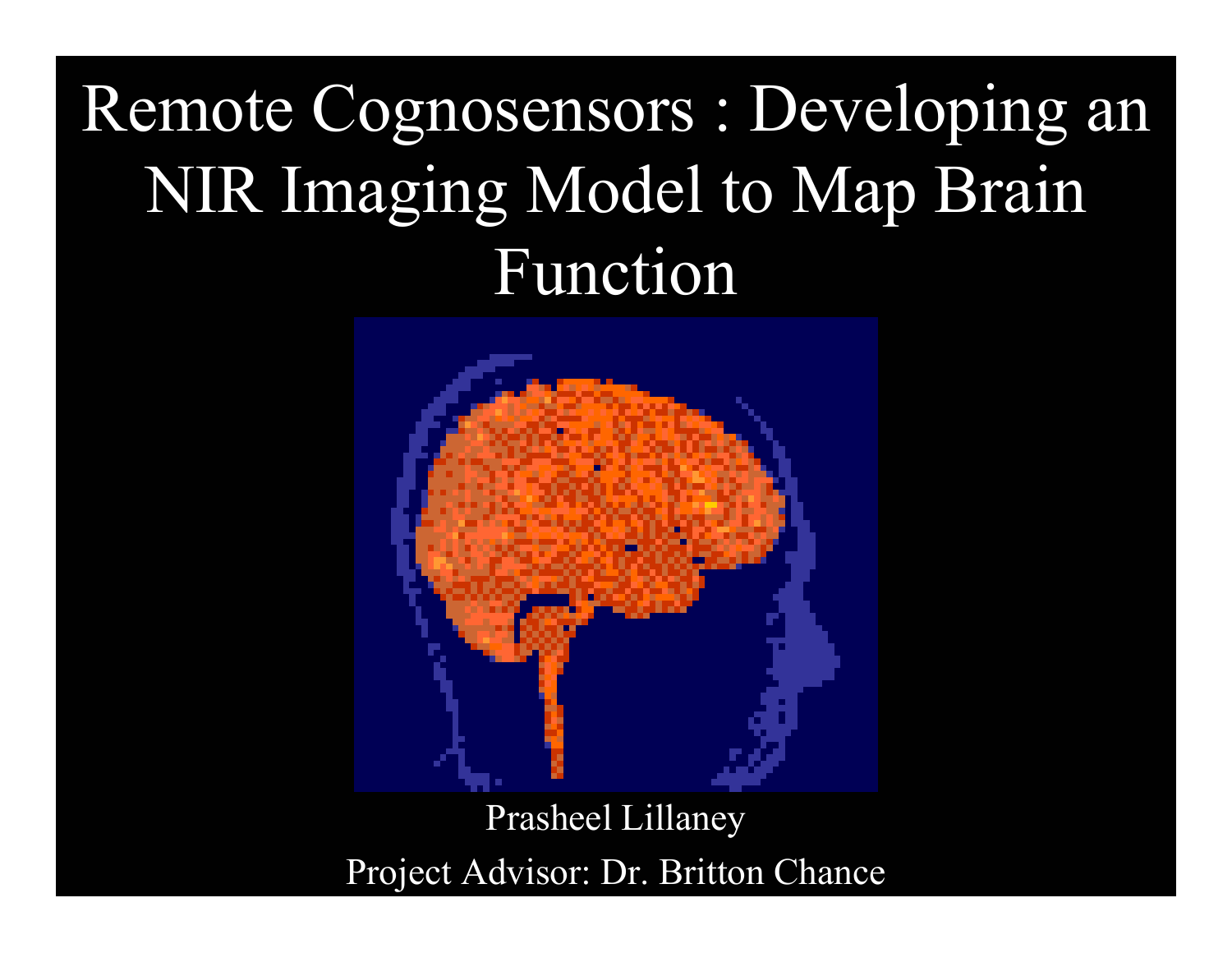#### Introduction

**Goal:** Develop an untethered system for detection of oxygenation and blood volume levels in the pre-frontal cortex.

- Use oxygenation and blood volume information to tell us about subject behavior
	- $\bullet$  Why untethered? Eliminates nervousness and misleading signals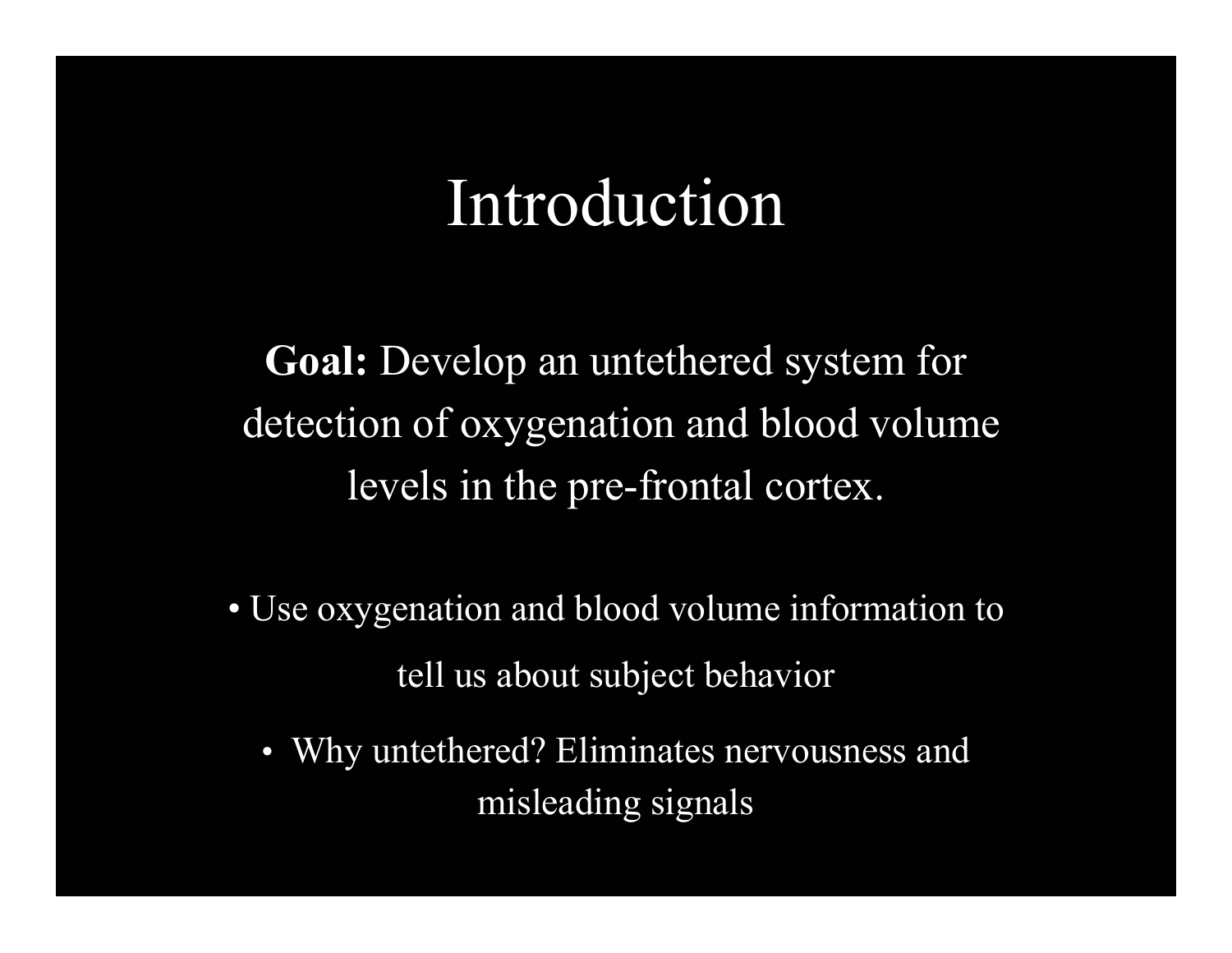### Experimental Setup



- Basic Principle-Convert photons from laser into an electrical signal
- Processing of signal is based on TCSPC (Time Correlated Single Photon Counting)
- Develop processing system- determine absorption coefficient  $(\mu_{\rm a})$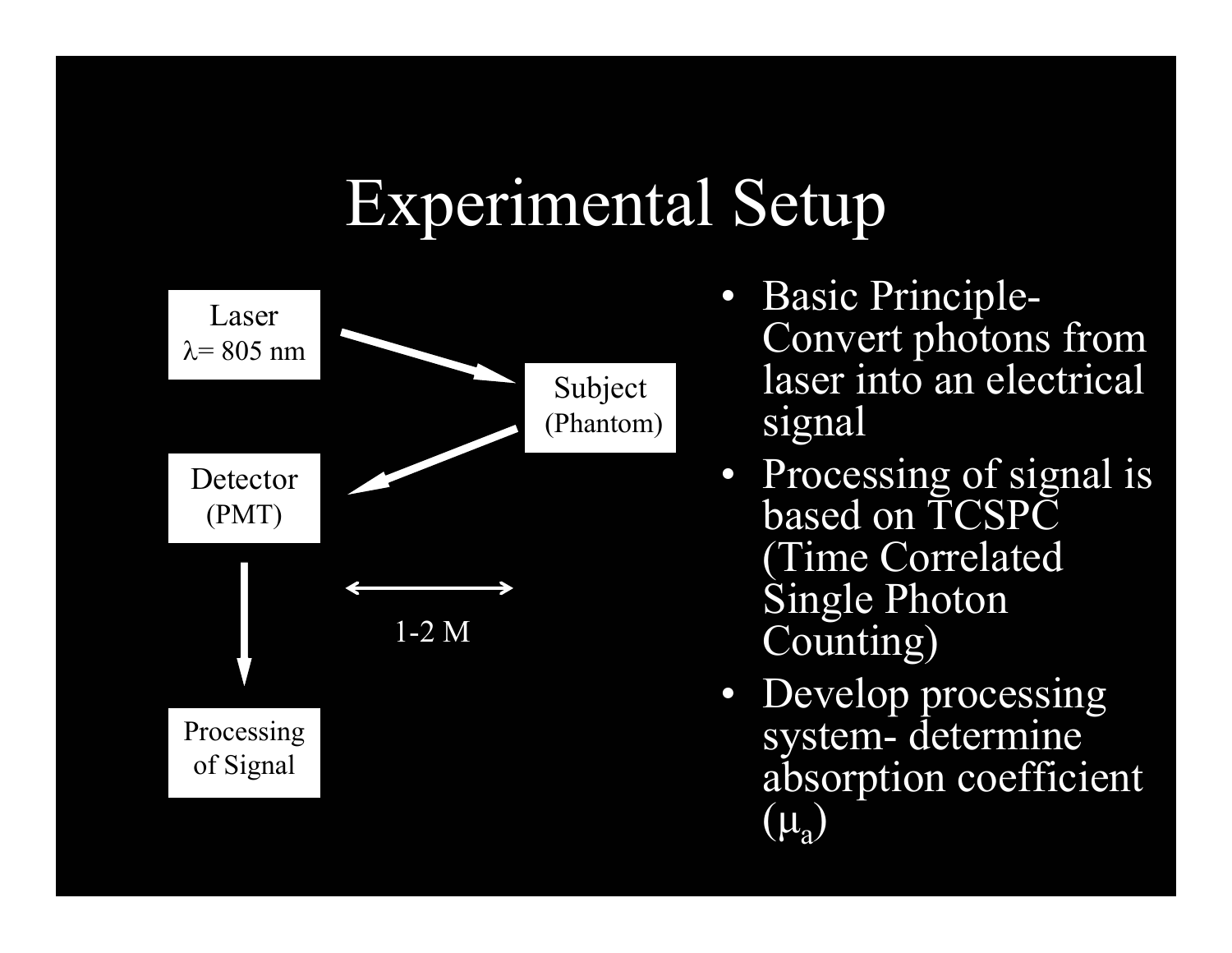# Standard Single Photon Counting System

- One source / One detector model at the moment
- Solved problem of trigger signal not being accepted by SPC board
- Some concern with grounding issues with the Hamamatsu R5600U PMT

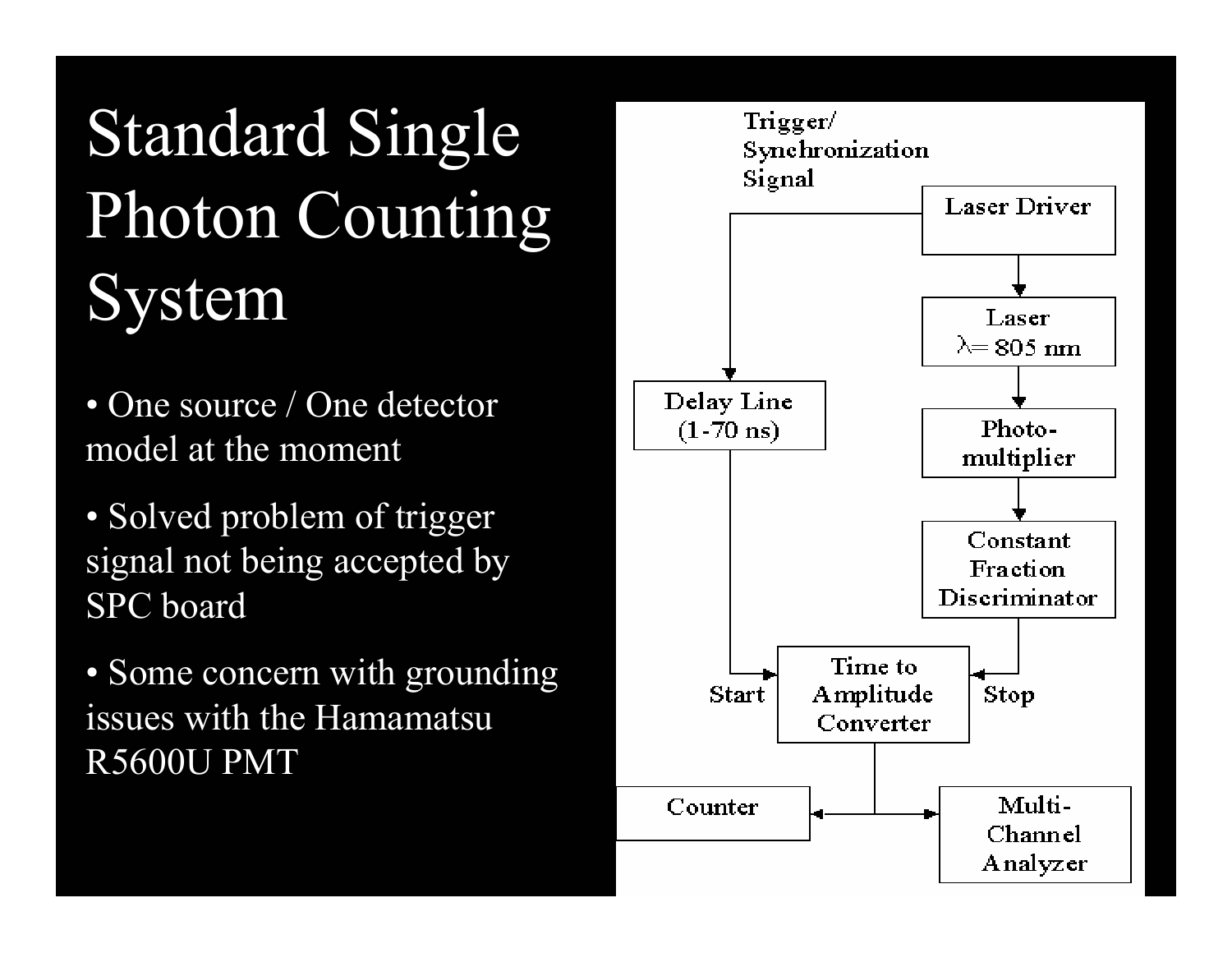# SPC Experimental Setup



• Laser Frequency varied from 15 MHz to 40 MHz

• Attenuators used are identical (anywhere from 1 dB to over 40 dB attenuation

• Amplifiers used not identical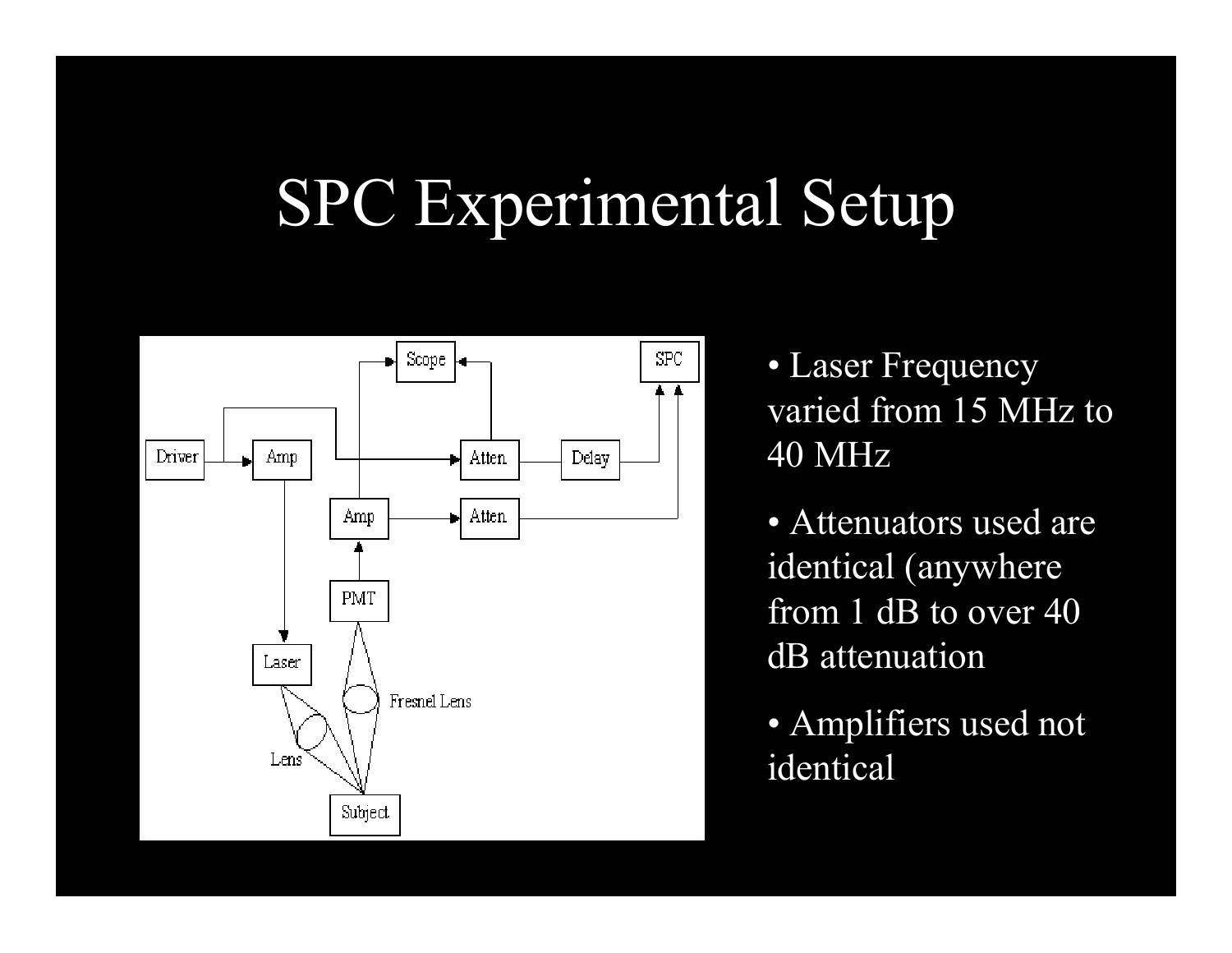# SPC Experimental Results 1



• Trials done with PMT/Subject distance at 60 cm

• Trial 3 done with subject position altered to increase reflection



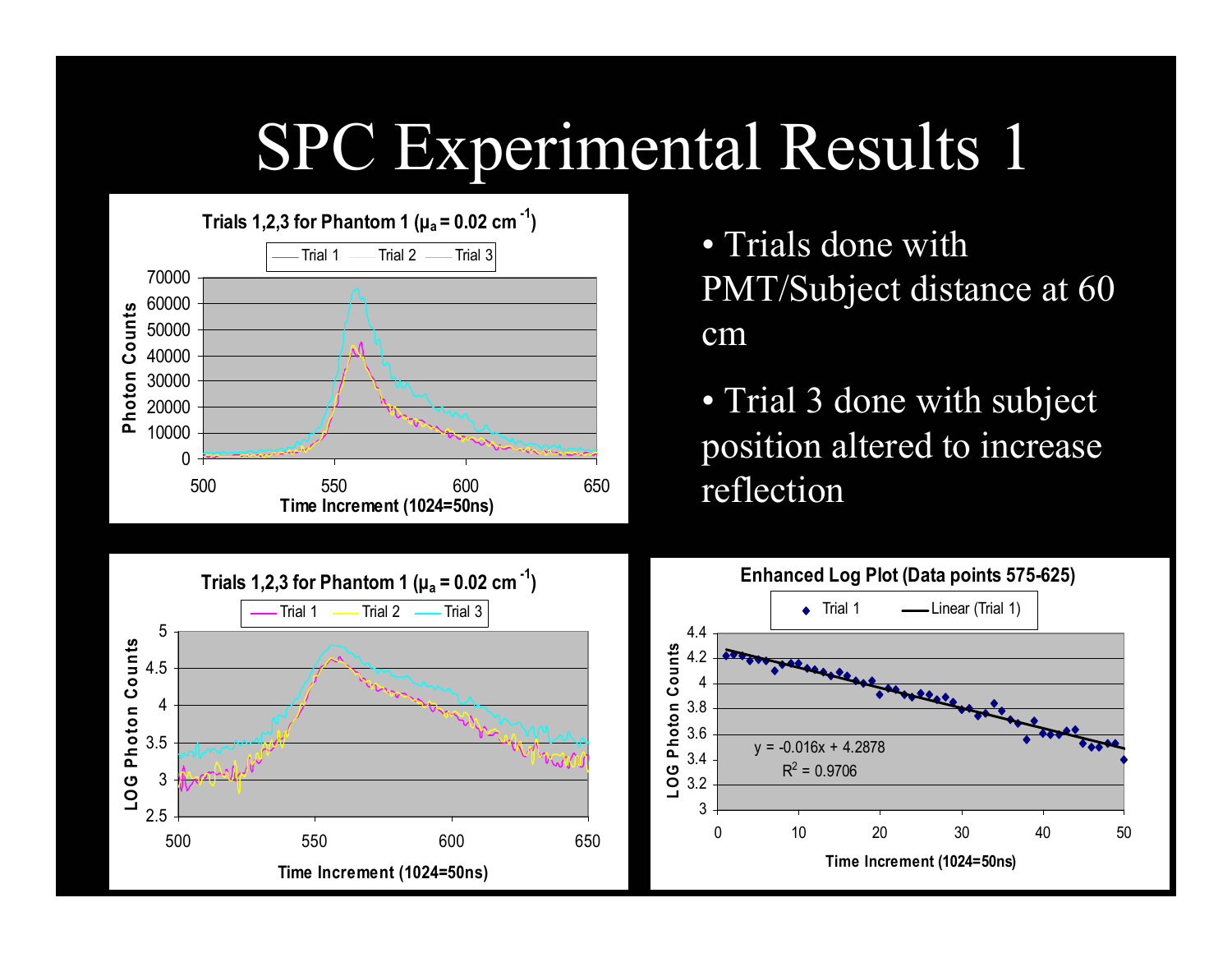# SPC Experimental Results 2



- Possible separation of reflection and diffuse photon signals?
- Possible artifact from PMT.



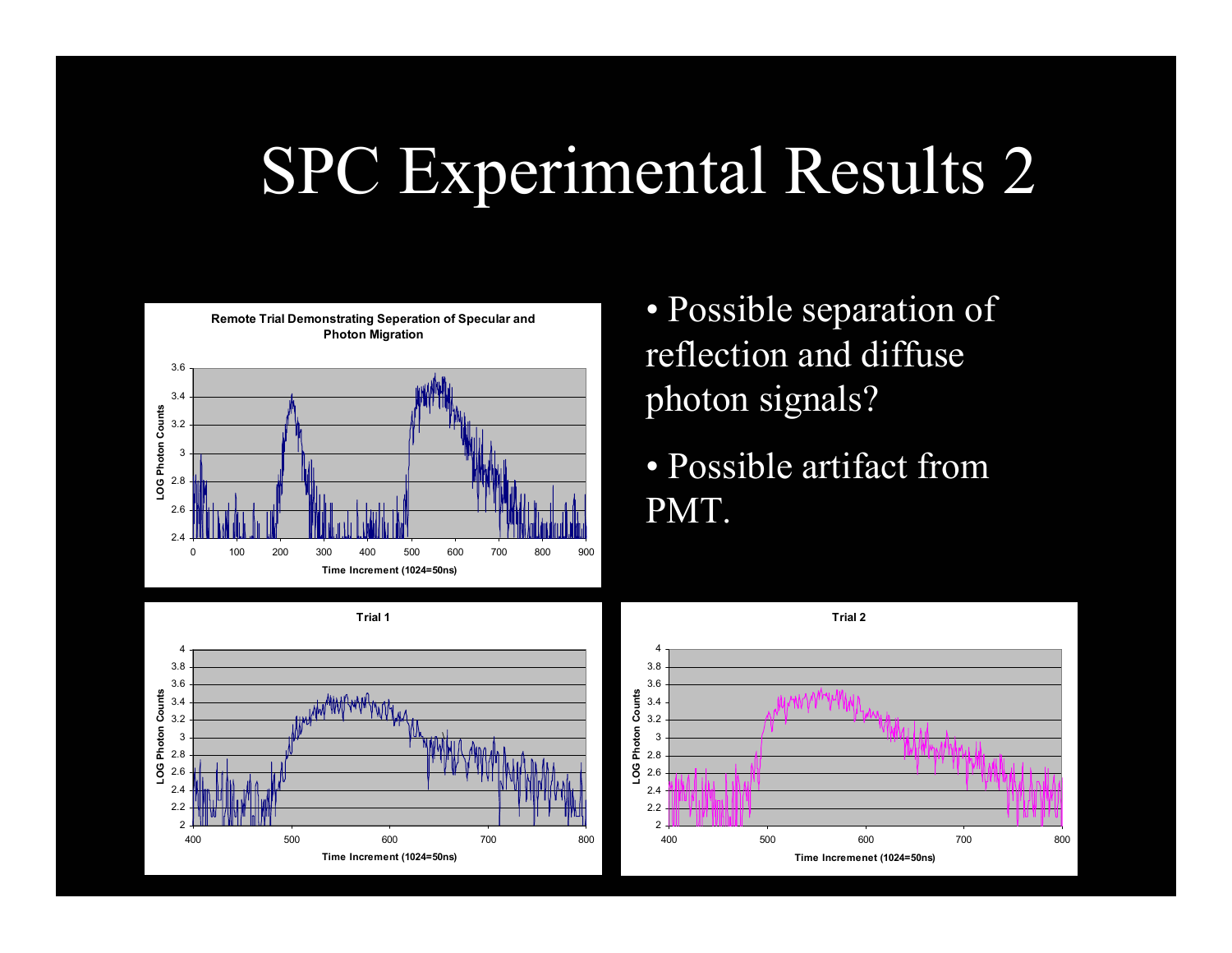### Box Car System

Multi-Wavelength TRS/TRI using Box Car Detectors Timer 20-100 **MHz** 8 bit  $R_1C_1 \ll R_2C_2 \approx R_3C_2$ + CPU Multiplex  $Y = 30dB$  $A/D$ 100 pf Pulse  $(1)$ Л GaAs  ${\tt R_2}$ λ1 Generator  $\lambda_2$ Detector A1  $(2ns)$ D<sub>1</sub>  $\lambda_3$ and Laser  $\mu_a, \lambda_{1,2,3}$ #1 **Driver** }R<sub>3</sub> ≷50Ω 2nsec Л  $2<sub>ns</sub>$ W 100 pf  $(2)$  $F.F.$  $R_{5}$ A  $\sum_{\text{nsec}}^{1}$ #2  $\mu_{\rm a}, \lambda_{\rm 1,2,3}$ ≷50Ω  $E_{\rm R_4}$  $\Box$ 50 . Cable or в **Compact Delay Lines**  $F. F.$ 100 pf  $(3)$  $R_8$ з  $\sum_{\text{nsec}}^3$  $\mu_{\mathsf{a}}, \lambda_{\mathsf{1,2,3}}$ #3  $50 \Omega$ C F.F. 5  $\sum$  nsec, Reference:  $\frac{1}{2}$  etc  $F. F. = flipflop$ Chance, B.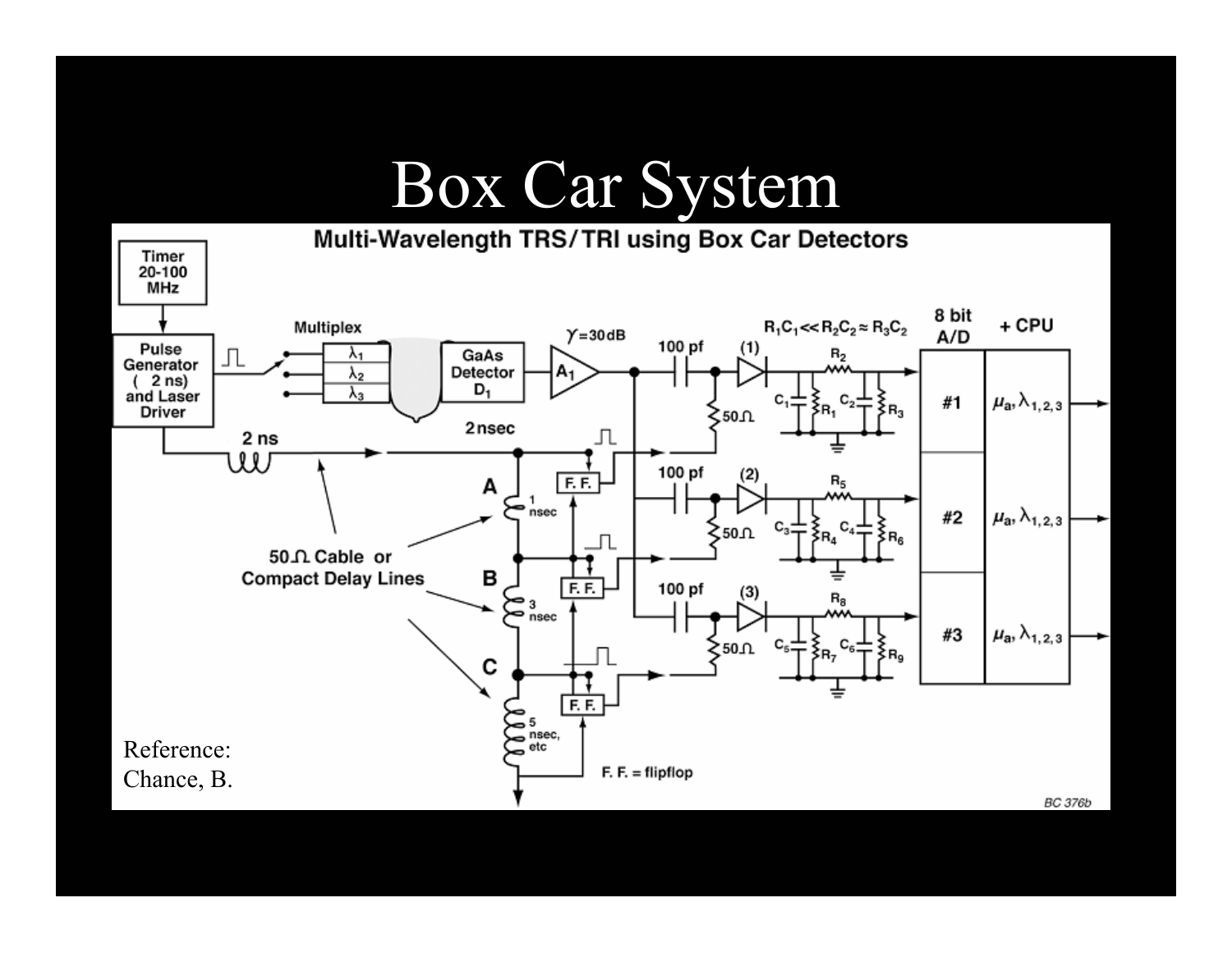### Initial Box Car Results

 **Voltage Peak to Peak (mV) vs Frequency (MHz)**



**FWHM ratio (%) versus Frequency (MHz)**



• Response from 1-gated integrator and pulse generator.

• Voltage decreased as frequency of input increased.

• Pulse stretching increased as frequency of input increased.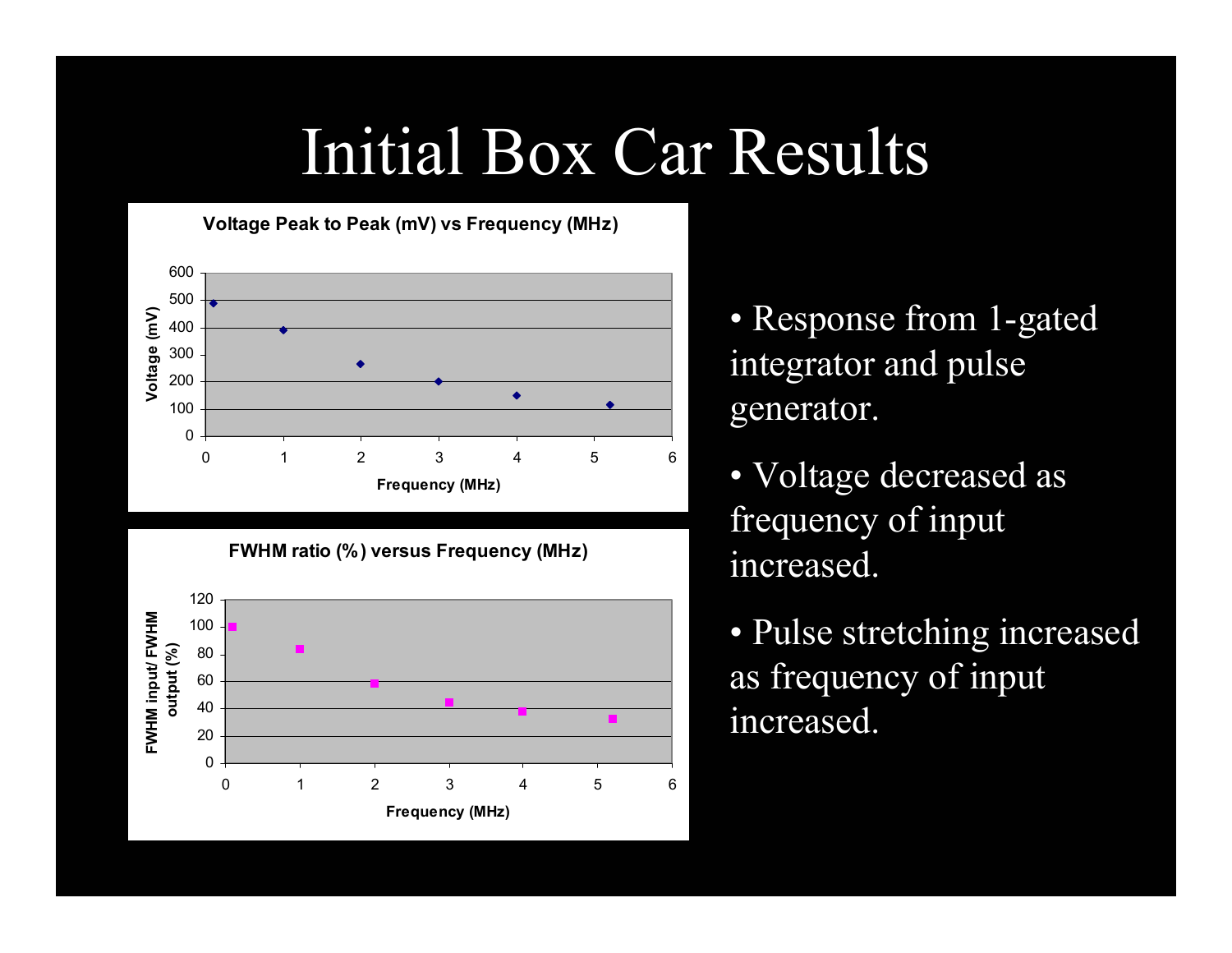#### What's Next?

- Continue development of Box Car system make sure data can be acquired
- Continue testing at longer distances to collect more data for SPC method
- Move system to new laser source/detector location to verify results